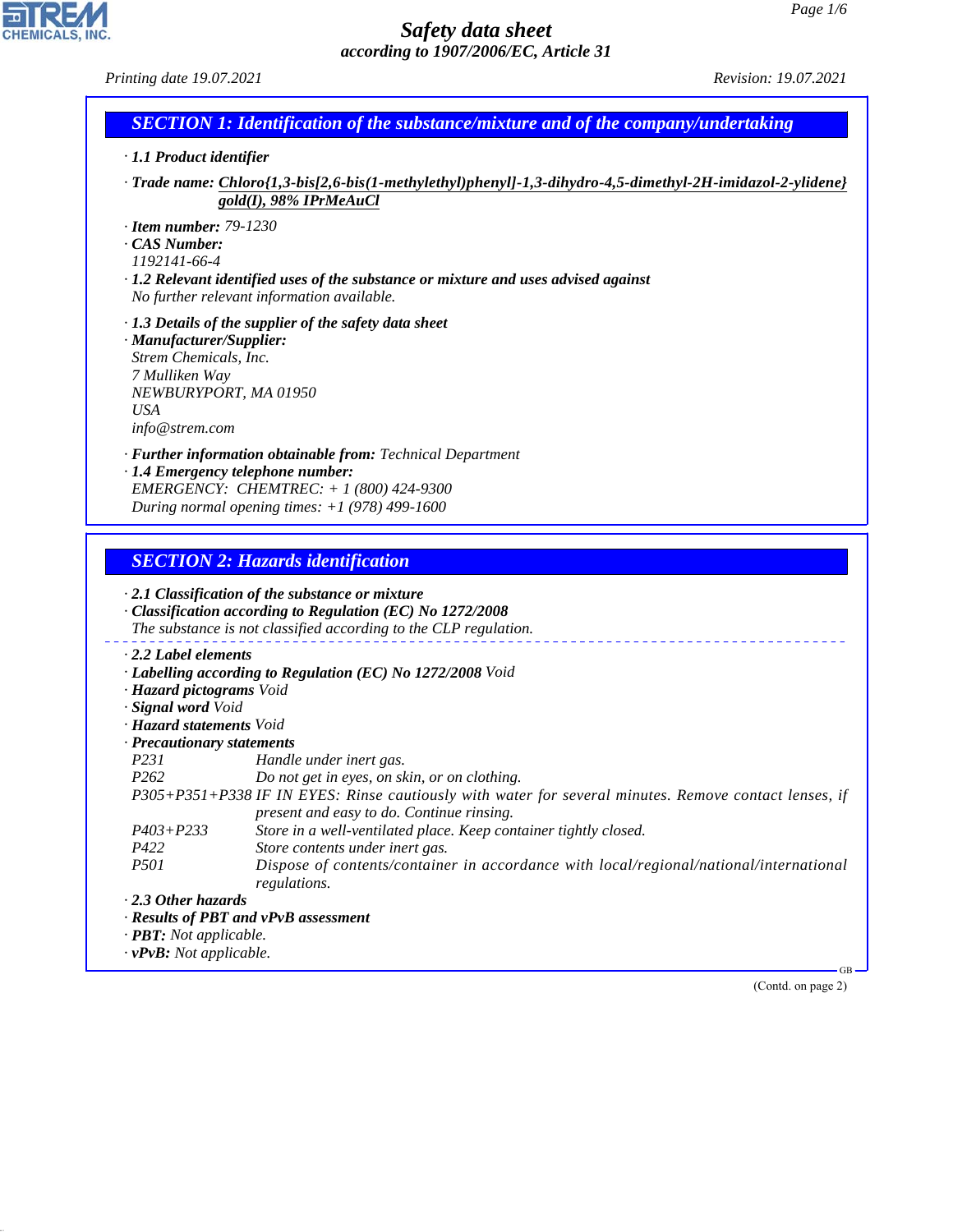*Printing date 19.07.2021 Revision: 19.07.2021*

*Trade name: Chloro{1,3-bis[2,6-bis(1-methylethyl)phenyl]-1,3-dihydro-4,5-dimethyl-2H-imidazol-2-ylidene} gold(I), 98% IPrMeAuCl*

(Contd. of page 1)

#### *SECTION 3: Composition/information on ingredients*

*· 3.1 Chemical characterisation: Substances*

*· CAS No. Description*

*1192141-66-4 Chloro{1,3-bis[2,6-bis(1-methylethyl)phenyl]-1,3-dihydro-4, 5-dimethyl-2H-imidazol-2-ylidene}gold(I), 98% IPrMeAuCl*

## *SECTION 4: First aid measures*

- *· 4.1 Description of first aid measures*
- *· General information: No special measures required.*
- *· After inhalation: Supply fresh air; consult doctor in case of complaints.*
- *· After skin contact: Generally the product does not irritate the skin.*
- *· After eye contact: Rinse opened eye for several minutes under running water. Then consult a doctor.*
- *· After swallowing: If symptoms persist consult doctor.*
- *· 4.2 Most important symptoms and effects, both acute and delayed No further relevant information available.*
- *· 4.3 Indication of any immediate medical attention and special treatment needed*

*No further relevant information available.*

#### *SECTION 5: Firefighting measures*

- *· 5.1 Extinguishing media*
- *· Suitable extinguishing agents: Use fire extinguishing methods suitable to surrounding conditions.*
- *· 5.2 Special hazards arising from the substance or mixture No further relevant information available.*
- *· 5.3 Advice for firefighters*
- *· Protective equipment: No special measures required.*

# *SECTION 6: Accidental release measures*

- *· 6.1 Personal precautions, protective equipment and emergency procedures Not required.*
- *· 6.2 Environmental precautions: Do not allow to enter sewers/ surface or ground water.*
- *· 6.3 Methods and material for containment and cleaning up: Dispose contaminated material as waste according to item 13.*
- *· 6.4 Reference to other sections*
- *See Section 7 for information on safe handling.*
- *See Section 8 for information on personal protection equipment.*
- *See Section 13 for disposal information.*

# *SECTION 7: Handling and storage*

- *· 7.1 Precautions for safe handling No special measures required. Open and handle receptacle with care.*
- *· Handling: Handle under inert gas.*

44.1.1

- *· Information about fire and explosion protection: No special measures required.*
- *· 7.2 Conditions for safe storage, including any incompatibilities*
- *· Storage: Store contents under inert gas.*
- *· Requirements to be met by storerooms and receptacles: No special requirements.*

(Contd. on page 3)

GB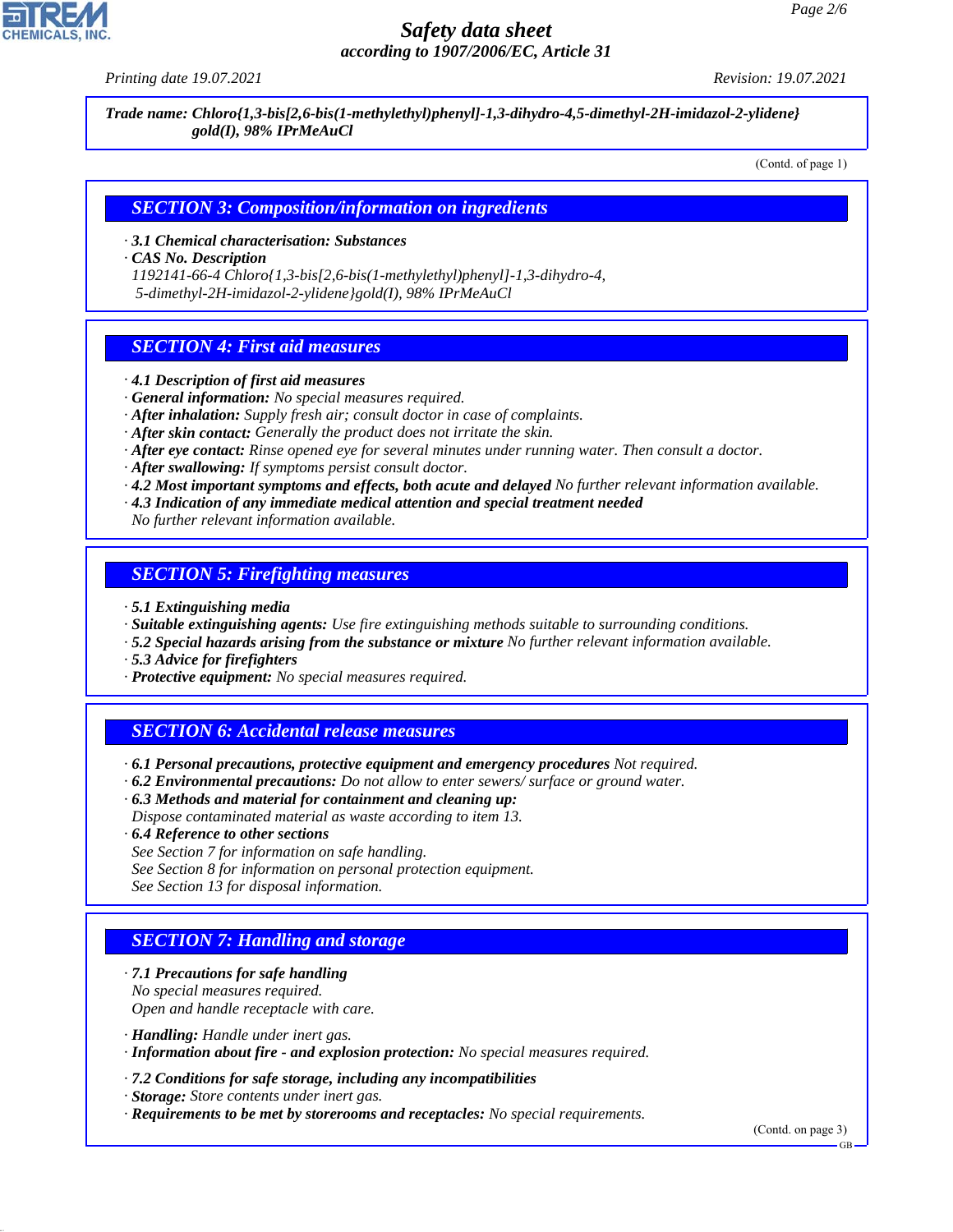*Printing date 19.07.2021 Revision: 19.07.2021*

*Trade name: Chloro{1,3-bis[2,6-bis(1-methylethyl)phenyl]-1,3-dihydro-4,5-dimethyl-2H-imidazol-2-ylidene} gold(I), 98% IPrMeAuCl*

(Contd. of page 2)

- *· Information about storage in one common storage facility: Not required.*
- *· Further information about storage conditions: None.*
- *· 7.3 Specific end use(s) No further relevant information available.*

#### *SECTION 8: Exposure controls/personal protection*

- *· Additional information about design of technical facilities: No further data; see item 7.*
- *· 8.1 Control parameters*
- *· Ingredients with limit values that require monitoring at the workplace: Not required.*
- *· Additional information: The lists valid during the making were used as basis.*
- *· 8.2 Exposure controls*
- *· Personal protective equipment:*
- *· General protective and hygienic measures:*
- *The usual precautionary measures are to be adhered to when handling chemicals.*
- *· Respiratory protection: Not required.*
- *· Protection of hands:*



44.1.1

\_S*Protective gloves*

*The glove material has to be impermeable and resistant to the product/ the substance/ the preparation. Due to missing tests no recommendation to the glove material can be given for the product/ the preparation/ the chemical mixture.*

*Selection of the glove material on consideration of the penetration times, rates of diffusion and the degradation · Material of gloves*

*The selection of the suitable gloves does not only depend on the material, but also on further marks of quality and varies from manufacturer to manufacturer.*

#### *· Penetration time of glove material*

*The exact break through time has to be found out by the manufacturer of the protective gloves and has to be observed.*

*· Eye protection: Safety glasses*

| · 9.1 Information on basic physical and chemical properties<br>· General Information                           |                           |
|----------------------------------------------------------------------------------------------------------------|---------------------------|
| $\cdot$ Appearance:                                                                                            |                           |
| Form:                                                                                                          | Powder                    |
| Colour:                                                                                                        | White                     |
| $\cdot$ Odour:                                                                                                 | Characteristic            |
| · Odour threshold:                                                                                             | Not determined.           |
| $\cdot$ pH-value:                                                                                              | Not applicable.           |
| Change in condition<br>Melting point/freezing point:<br>Initial boiling point and boiling range: Undetermined. | Undetermined.             |
| $\cdot$ Flash point:                                                                                           | Not applicable.           |
| $\cdot$ Flammability (solid, gas):                                                                             | Product is not flammable. |
| · Ignition temperature:                                                                                        |                           |
| <b>Decomposition temperature:</b>                                                                              | Not determined.           |
| · Auto-ignition temperature:                                                                                   | Not determined.           |
|                                                                                                                | (Cond. on page 4)         |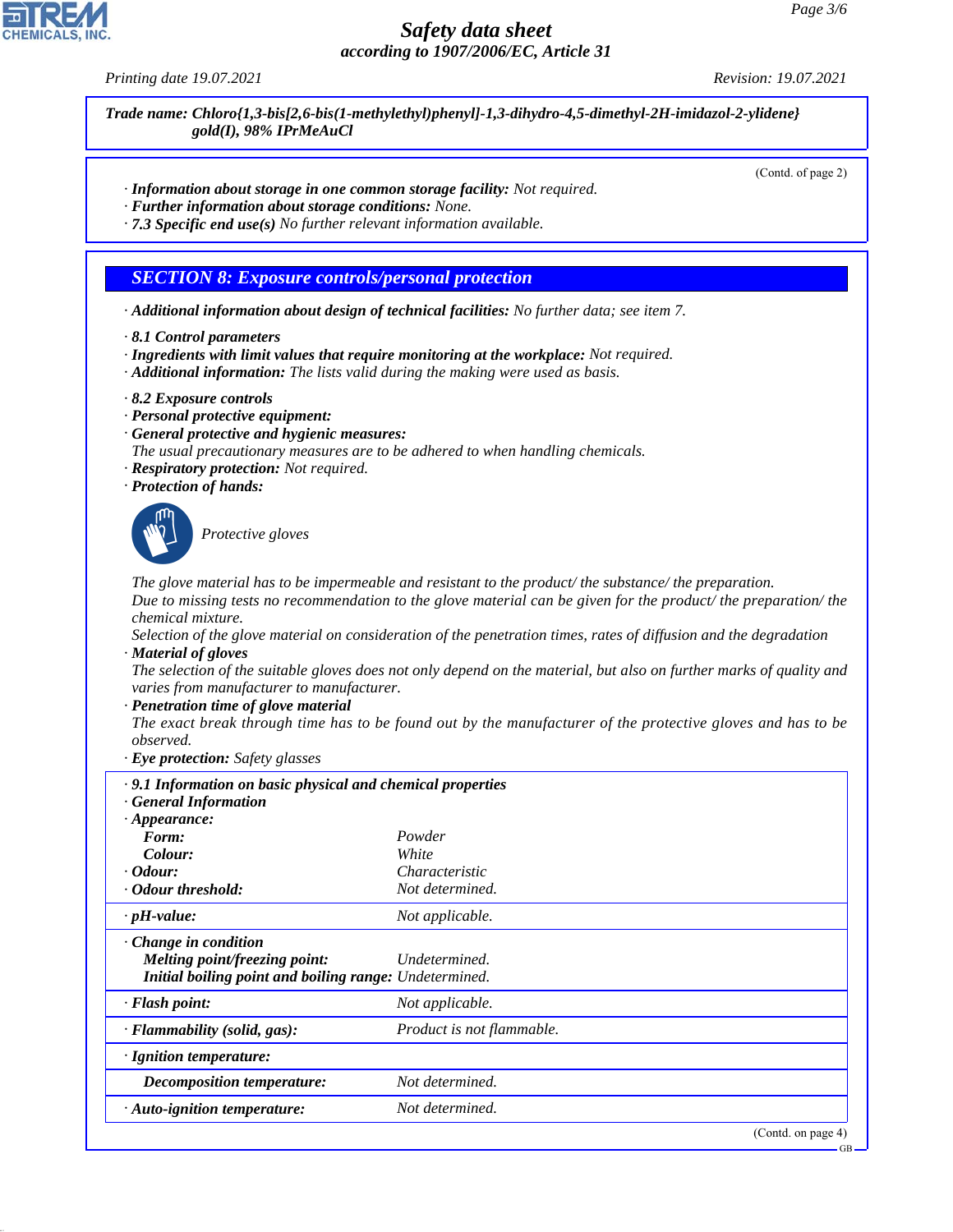

*Printing date 19.07.2021 Revision: 19.07.2021*

#### *Trade name: Chloro{1,3-bis[2,6-bis(1-methylethyl)phenyl]-1,3-dihydro-4,5-dimethyl-2H-imidazol-2-ylidene} gold(I), 98% IPrMeAuCl*

|                                           | (Contd. of page 3)                            |  |
|-------------------------------------------|-----------------------------------------------|--|
| $\cdot$ Explosive properties:             | Product does not present an explosion hazard. |  |
| $\cdot$ Explosion limits:                 |                                               |  |
| Lower:                                    | Not determined.                               |  |
| <b>Upper:</b>                             | Not determined.                               |  |
| · Vapour pressure:                        | Not applicable.                               |  |
| $\cdot$ Density:                          | Not determined.                               |  |
| · Relative density                        | Not determined.                               |  |
| · Vapour density                          | Not applicable.                               |  |
| $\cdot$ Evaporation rate                  | Not applicable.                               |  |
| · Solubility in / Miscibility with        |                                               |  |
| water:                                    | Insoluble.                                    |  |
| · Partition coefficient: n-octanol/water: | Not determined.                               |  |
| $\cdot$ Viscosity:                        |                                               |  |
| Dynamic:                                  | Not applicable.                               |  |
| Kinematic:                                | Not applicable.                               |  |
| · Solvent content:                        |                                               |  |
| Organic solvents:                         | $0.0\%$                                       |  |
| $VOC$ (EC)                                | $0.00\%$                                      |  |
| $\cdot$ 9.2 Other information             | No further relevant information available.    |  |

# *SECTION 10: Stability and reactivity*

- *· 10.1 Reactivity No further relevant information available.*
- *· 10.2 Chemical stability*
- *· Thermal decomposition / conditions to be avoided: No decomposition if used according to specifications.*
- *· 10.3 Possibility of hazardous reactions No dangerous reactions known.*
- *· 10.4 Conditions to avoid No further relevant information available.*
- *· 10.5 Incompatible materials: No further relevant information available.*
- *· 10.6 Hazardous decomposition products: No dangerous decomposition products known.*

## *SECTION 11: Toxicological information*

- *· 11.1 Information on toxicological effects*
- *· Acute toxicity Based on available data, the classification criteria are not met.*
- *· Primary irritant effect:*

44.1.1

- *· Skin corrosion/irritation Based on available data, the classification criteria are not met.*
- *· Serious eye damage/irritation Based on available data, the classification criteria are not met.*
- *· Respiratory or skin sensitisation Based on available data, the classification criteria are not met.*
- *· CMR effects (carcinogenity, mutagenicity and toxicity for reproduction)*
- *· Germ cell mutagenicity Based on available data, the classification criteria are not met.*
- *· Carcinogenicity Based on available data, the classification criteria are not met.*
- *· Reproductive toxicity Based on available data, the classification criteria are not met.*
- *· STOT-single exposure Based on available data, the classification criteria are not met.*
- *· STOT-repeated exposure Based on available data, the classification criteria are not met.*

(Contd. on page 5)

GB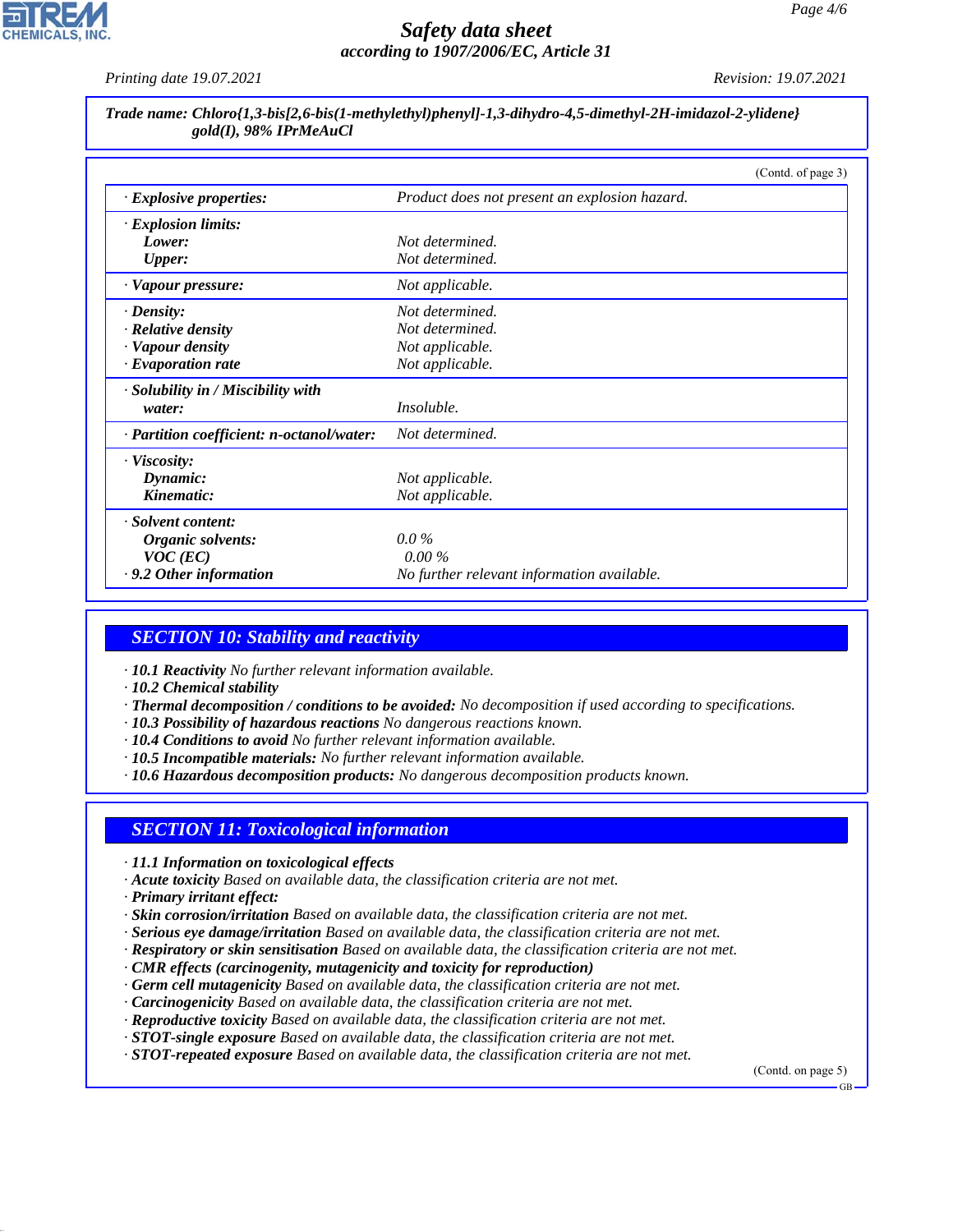44.1.1

# *Safety data sheet according to 1907/2006/EC, Article 31*

*Printing date 19.07.2021 Revision: 19.07.2021*

*Trade name: Chloro{1,3-bis[2,6-bis(1-methylethyl)phenyl]-1,3-dihydro-4,5-dimethyl-2H-imidazol-2-ylidene} gold(I), 98% IPrMeAuCl*

(Contd. of page 4)

*· Aspiration hazard Based on available data, the classification criteria are not met.*

#### *SECTION 12: Ecological information*

#### *· 12.1 Toxicity*

- *· Aquatic toxicity: No further relevant information available.*
- *· 12.2 Persistence and degradability No further relevant information available.*
- *· 12.3 Bioaccumulative potential No further relevant information available.*
- *· 12.4 Mobility in soil No further relevant information available.*
- *· Additional ecological information:*
- *· General notes:*
- *Water hazard class 1 (German Regulation) (Self-assessment): slightly hazardous for water*

*Do not allow undiluted product or large quantities of it to reach ground water, water course or sewage system.*

- *· 12.5 Results of PBT and vPvB assessment*
- *· PBT: Not applicable.*
- *· vPvB: Not applicable.*
- *· 12.6 Other adverse effects No further relevant information available.*

#### *SECTION 13: Disposal considerations*

*· 13.1 Waste treatment methods*

*· Recommendation Disposal must be made according to official regulations.*

*· Uncleaned packaging:*

*· Recommendation: Disposal must be made according to official regulations.*

| $\cdot$ 14.1 UN-Number                                  |                 |  |
|---------------------------------------------------------|-----------------|--|
| · ADR, ADN, IMDG, IATA                                  | not regulated   |  |
| $\cdot$ 14.2 UN proper shipping name                    |                 |  |
| · ADR, ADN, IMDG, IATA                                  | not regulated   |  |
| $\cdot$ 14.3 Transport hazard class(es)                 |                 |  |
| · ADR, ADN, IMDG, IATA                                  |                 |  |
| $\cdot Class$                                           | not regulated   |  |
| $\cdot$ 14.4 Packing group                              |                 |  |
| · ADR, IMDG, IATA                                       | not regulated   |  |
| $\cdot$ 14.5 Environmental hazards:                     | Not applicable. |  |
| $\cdot$ 14.6 Special precautions for user               | Not applicable. |  |
| $\cdot$ 14.7 Transport in bulk according to Annex II of |                 |  |
| <b>Marpol and the IBC Code</b>                          | Not applicable. |  |
| · UN "Model Regulation":                                | not regulated   |  |

(Contd. on page 6)